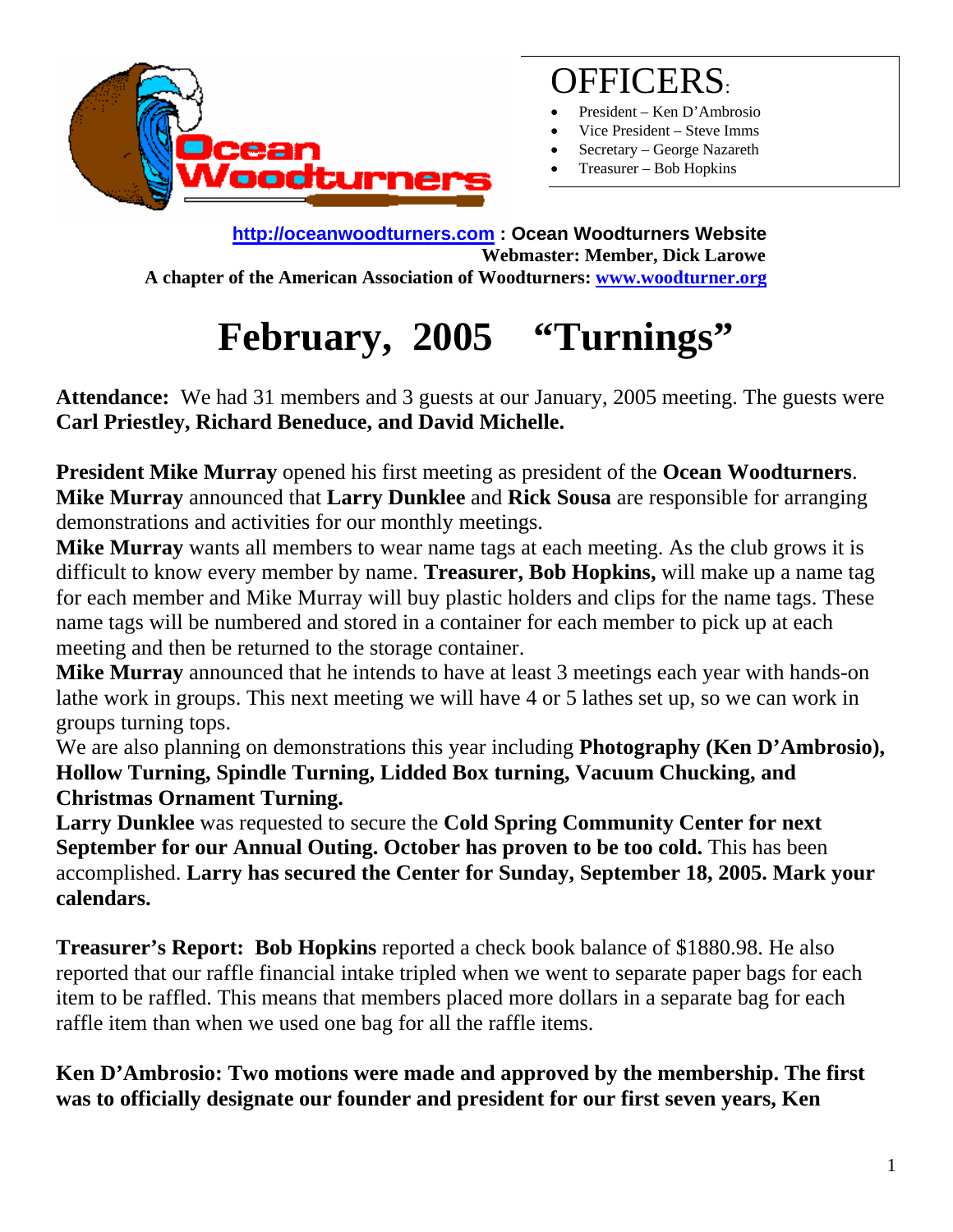**D'Ambrosio, President Emeritus. The second motion was to make Ken a free lifetime member of the Ocean Woodturners.** 

**Jean Francois Ecoulen** has been secured as our demonstrator for **July 16, 2005** at the **Cold Spring Community Center in North Kingstown. The fee was decided to be \$20 per person. We will be inviting other clubs in Massachusetts and Connecticut to participate. (**more on this in later issues).

**Purple Heart Pen Ceremony:** The following members of the **Ocean Woodturners** attended the ceremony at the **National Guard Armory**: **Mike Murray, Larry Dunklee, Jeff Mee, Curt Mason, Ed Lewis, Tom Marshall, Greg Marshall, Wayne Collins, Tim Oman and his father, Steve Perry and his father, and the Snyder family (George, Judy, Kate and Jake). Making the presentations was Major General Reginald Centracchio. Also taking part were Senator Jack Reed and Representative Jim Langevin. Recipients of the pens were: SPC Joseph Gallagher, SPC Richard Greenhalgh, SGT Joseph Callahan, SGT Jason Doyle, Sgt John Washburn, SSG Matthew Hayden, 1LT Charles Mulcahy. Not present for ceremony (will receive pens later) SSG Stephen Lafond, SSG James Leonard, SPC Todd Titus, and SPC Edmund Aponte.** 

**The National Guard was very appreciative of our efforts, and the Adjutant General requested that we make pens for the families of those killed in action. Thank you, Tom Marshall, for the pictures and the names of the pen recipients.** 



SPC Richard Greenhalgh receiving his pen SGT John Washburn receiving his pen from Major Centracchio. from Major Centracchio.

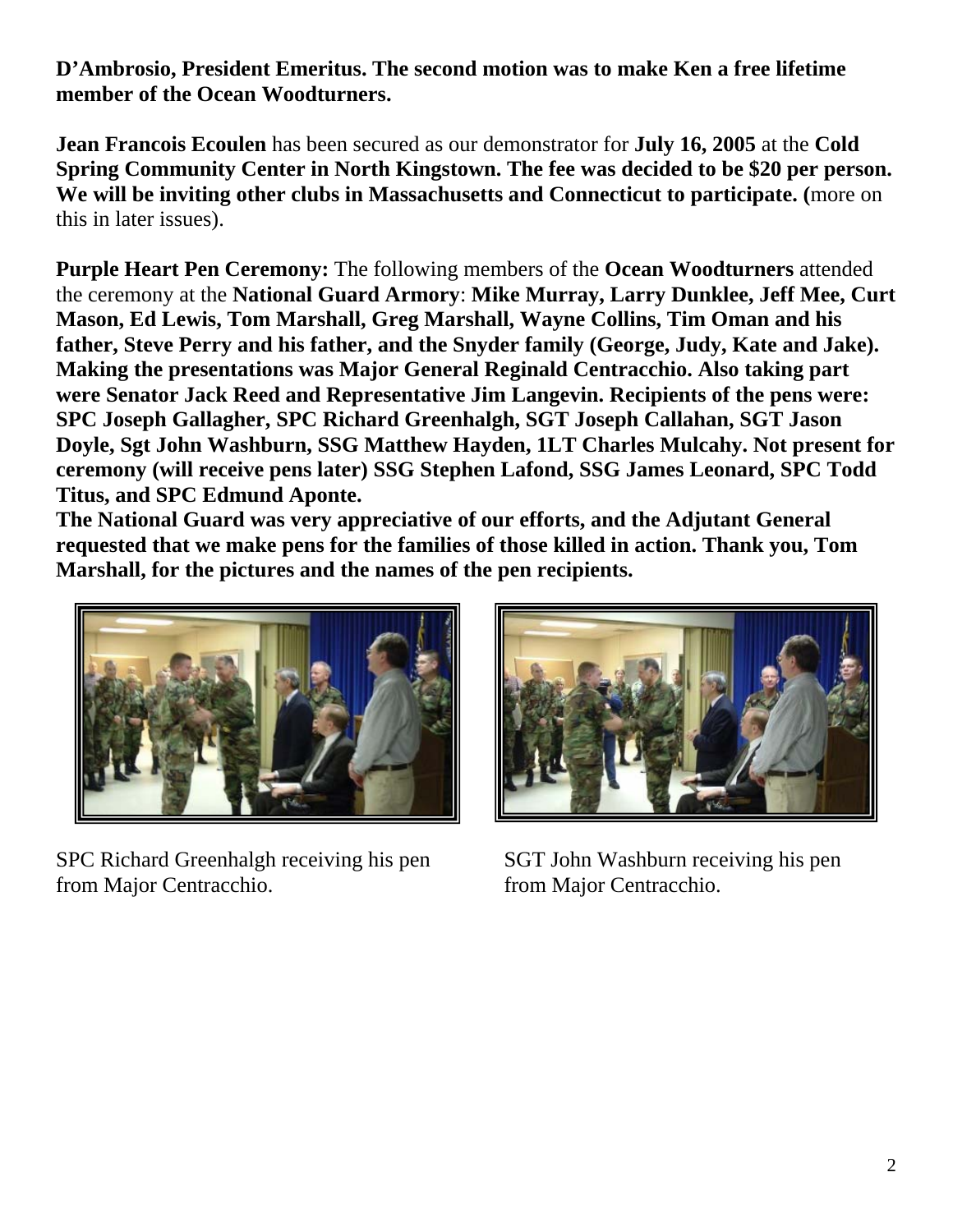# **Demonstration**

This month's demonstration was presented by **Ernie Grimes.** The demonstration was a very comprehensive coverage of tool sharpening, from slow-speed wheels to upright sanders. It also included interesting home made jigs and store bought jigs to maintain the proper angle and sharpness of your cutting tools. He also said that if you do not have your sharpening devices and jigs near your turning station, you will neglect sharpening your tools or just use the method that is closest to the lathe.

Ernie's logic made such sense to me, your editor, that I revamped the layout of my small work shop and bought a slow speed grinder from Woodcraft. My next project is to buy the 2 jigs that Ernie displayed, so I won't be sharpening in a hit-or-miss fashion in the future (hopefully). I may also try to visit Ernie's workshop to sketch out the plans for making other jigs like he had



**Curt Mason,** our ever-faithful member, received devastating news while at our meeting last month. His son came to the meeting to get him and to tell him that his daughter had just died of a sudden heart attack. Curt and his family have our heartfelt sympathies as they cope with this tragic loss.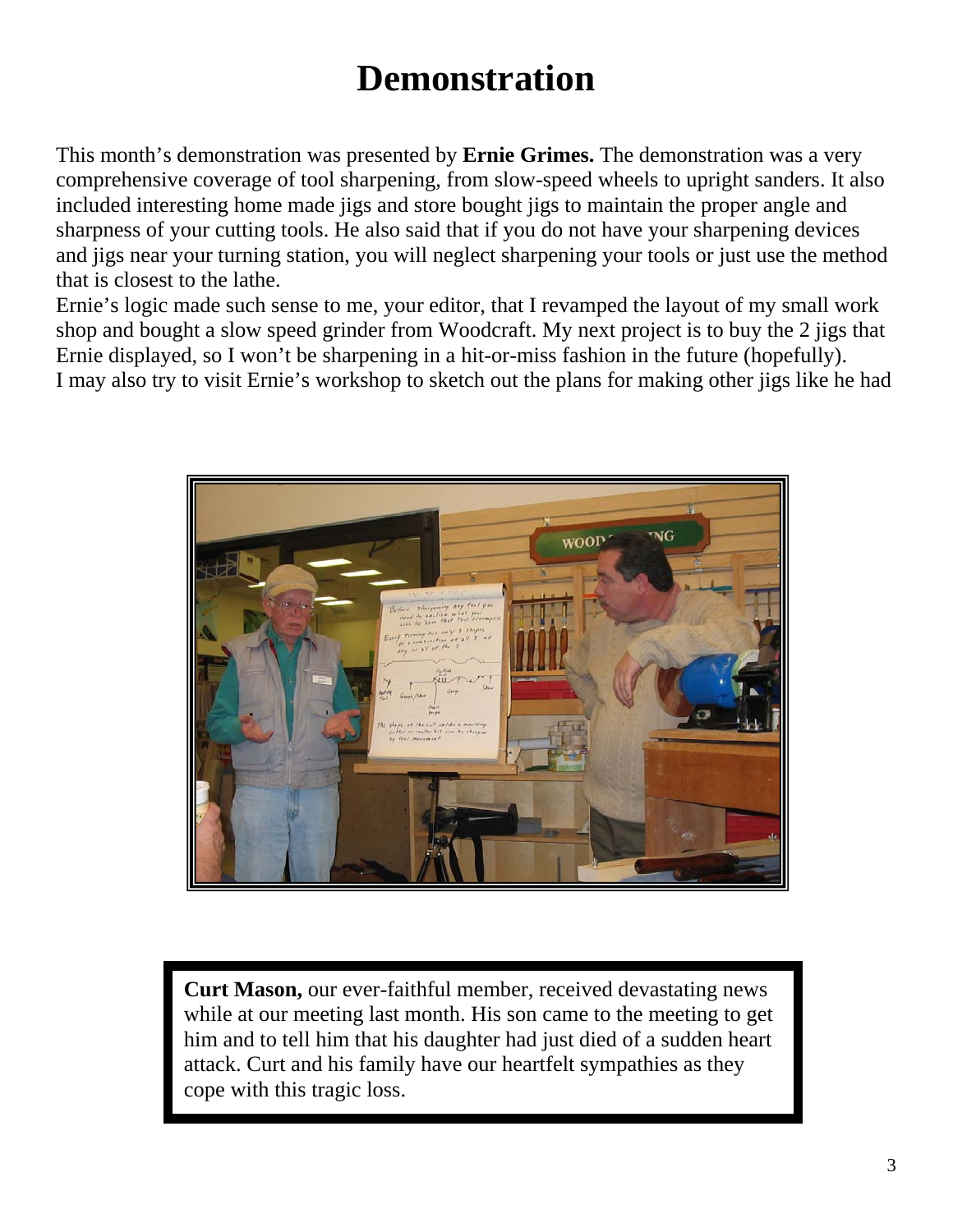## **Show and Tell**



**George Nazareth:** A segmented bowl of Cherry and an unknown reddish wood from Curt. **Ron Chatterly:** A large bowl (looks like maple)

**Rich Lemieux:** A segmented bowl of Catawba and Cherry with Holly and Ebony strips **Rich Lemieux:** A Big leaf Maple dish

**Anthony Scuncio:** A small Yellowheart bowl and 3 Diamondwood stoppers and 2 pens **Rich lemieux:** A Pen set in a very unique wooden pen case of Ash and Walnut **Mike Murray:**An exotic globe-shaped bowl in varying hues of green ala Mike Murray



**Bill Smith:** A Big Leaf Maple bowl **Mickey Goodman:** A Box Elder bowl **Rich Sousa:** 6 exquisite bowls. One is just paper thin. **Bob Iuliano:** A cue stick of Cherry and Spalted Maple